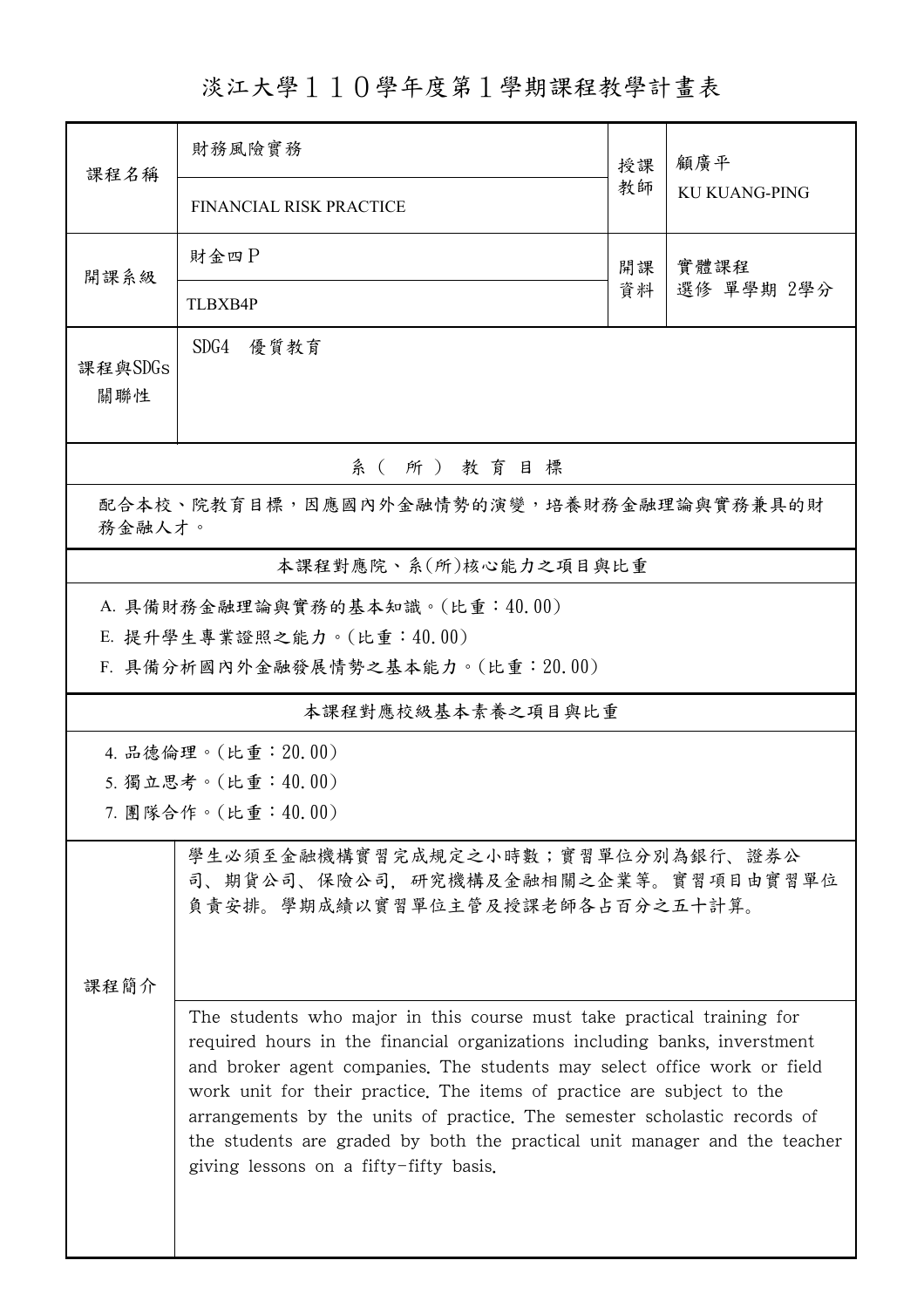## 本課程教學目標與認知、情意、技能目標之對應

將課程教學目標分別對應「認知(Cognitive)」、「情意(Affective)」與「技能(Psychomotor)」 的各目標類型。

一、認知(Cognitive):著重在該科目的事實、概念、程序、後設認知等各類知識之學習。

二、情意(Affective):著重在該科目的興趣、倫理、態度、信念、價值觀等之學習。

三、技能(Psychomotor):著重在該科目的肢體動作或技術操作之學習。

| 序<br>號         | 教學目標(中文)                                              |                            |            | 教學目標(英文)                                                                                                                                                                                                              |                        |  |  |  |
|----------------|-------------------------------------------------------|----------------------------|------------|-----------------------------------------------------------------------------------------------------------------------------------------------------------------------------------------------------------------------|------------------------|--|--|--|
| $\mathbf{1}$   | 使學生能夠透過在金融業的實<br>習, 結合財務理論與實務, 以提升<br>學生的專業技能及就業競爭能力。 |                            |            | This course aims to enable the students to enhance<br>their professional skills and employment<br>competitiveness through practicing in the financial<br>industries by combining theory with practice<br>ofinsurance. |                        |  |  |  |
|                | 教學目標之目標類型、核心能力、基本素養教學方法與評量方式                          |                            |            |                                                                                                                                                                                                                       |                        |  |  |  |
| 序號             | 目標類型                                                  | 院、系(所)<br>核心能力             | 校級<br>基本素養 | 教學方法                                                                                                                                                                                                                  | 評量方式                   |  |  |  |
| 1              | 認知                                                    | AEF                        | 457        | 講述、討論、發表、實作、體<br>驗                                                                                                                                                                                                    | 實作、報告(含口<br>頭、書面)、活動參與 |  |  |  |
|                | 授課進度表                                                 |                            |            |                                                                                                                                                                                                                       |                        |  |  |  |
| 週<br>次         | 日期起訖                                                  | 內 容 (Subject/Topics)<br>備註 |            |                                                                                                                                                                                                                       |                        |  |  |  |
|                | $110/09/22$ ~<br>110/09/28                            | 課程說明及實習準備                  |            |                                                                                                                                                                                                                       |                        |  |  |  |
|                | $110/09/29$ ~<br>110/10/05                            | 行前講習:實習注意事項;企業倫理及禮儀講習      |            |                                                                                                                                                                                                                       |                        |  |  |  |
| 3              | $110/10/06$ ~<br>110/10/12                            | 學生至實習單位實習; 輔導老師訪視實習單位      |            |                                                                                                                                                                                                                       |                        |  |  |  |
| $\overline{4}$ | $110/10/13$ ~<br>110/10/19                            | 學生至實習單位實習;輔導老師訪視實習單位       |            |                                                                                                                                                                                                                       |                        |  |  |  |
|                | $110/10/20$ ~<br>110/10/26                            | 學生至實習單位實習; 輔導老師訪視實習單位      |            |                                                                                                                                                                                                                       |                        |  |  |  |
|                | $110/10/27$ ~<br>110/11/02                            |                            |            | 學生至實習單位實習;輔導老師訪視實習單位                                                                                                                                                                                                  |                        |  |  |  |
|                | $110/11/03$ ~<br>110/11/09                            |                            |            | 學生至實習單位實習; 輔導老師訪視實習單位                                                                                                                                                                                                 |                        |  |  |  |
| 8              | $110/11/10$ ~<br>110/11/16                            |                            |            | 學生至實習單位實習; 輔導老師訪視實習單位                                                                                                                                                                                                 |                        |  |  |  |
| 9              | $110/11/17$ ~<br>110/11/23                            | 期中考試週                      |            |                                                                                                                                                                                                                       |                        |  |  |  |
| 10             | $110/11/24$ ~<br>110/11/30                            |                            |            | 學生至實習單位實習;輔導老師訪視實習單位                                                                                                                                                                                                  |                        |  |  |  |
| 11             | $110/12/01$ ~<br>110/12/07                            |                            |            | 學生至實習單位實習;輔導老師訪視實習單位                                                                                                                                                                                                  |                        |  |  |  |
| 12             | $110/12/08$ ~<br>110/12/14                            |                            |            | 學生至實習單位實習; 輔導老師訪視實習單位                                                                                                                                                                                                 |                        |  |  |  |
| 13             | $110/12/15$ ~<br>110/12/21                            |                            |            | 學生至實習單位實習;輔導老師訪視實習單位                                                                                                                                                                                                  |                        |  |  |  |